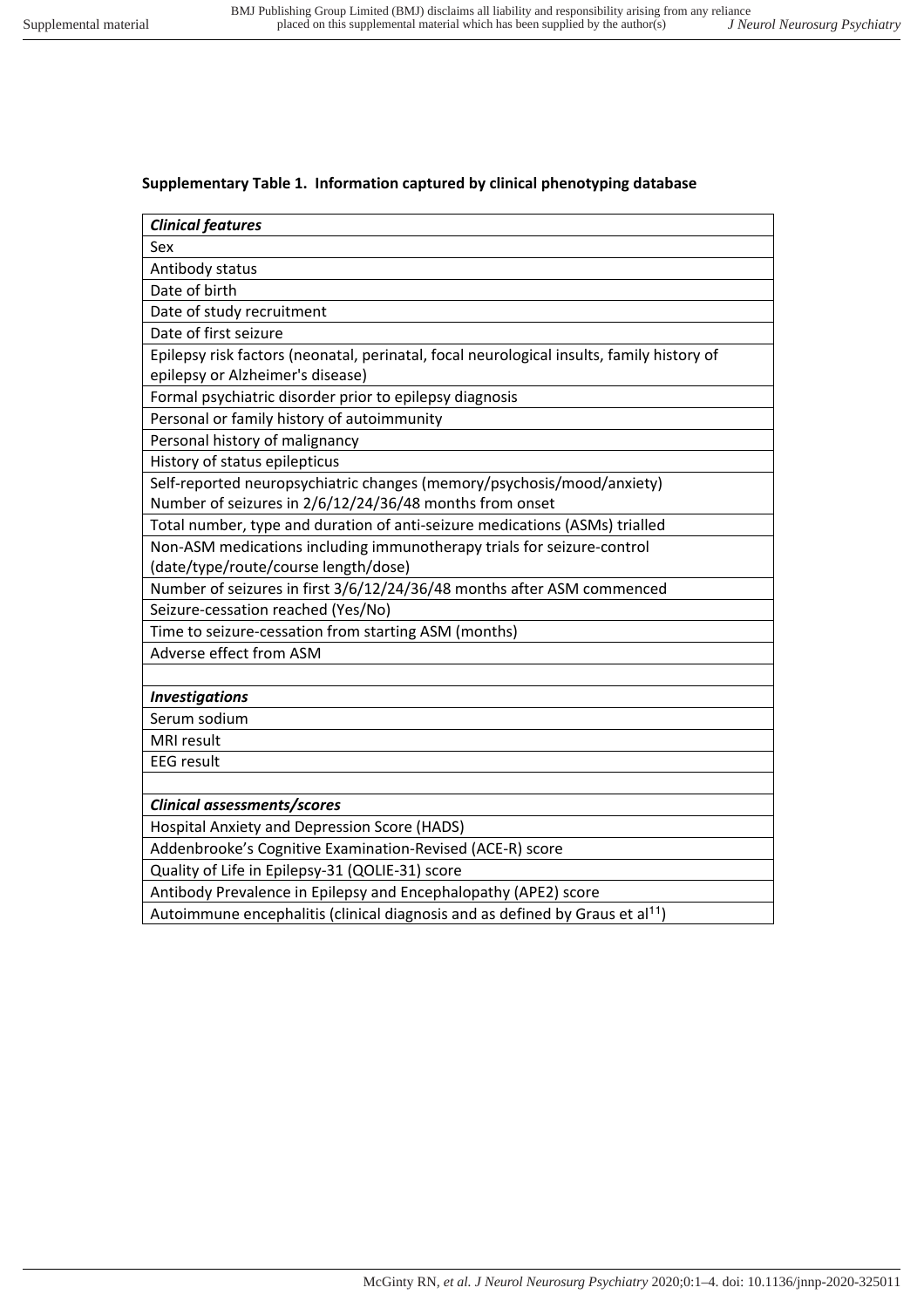## **Supplementary Table 2. Antibody Prevalence in Epilepsy and Encephalopathy Score**

**(APE2) criteria.** The maximum score is 18 points, and a total score of 4 or more has been

considered suggestive for underlying autoantibodies.<sup>10</sup>

| Criteria                                                                           | <b>Points</b> |
|------------------------------------------------------------------------------------|---------------|
| New-onset, rapidly progressive mental status changes or new-onset seizure activity | $+1$          |
| Neuropsychiatric changes                                                           | $+1$          |
| Autonomic dysfunction                                                              | $+1$          |
| Viral prodrome                                                                     | $+2$          |
| Faciobrachial dystonic movements                                                   | $+3$          |
| Facial dyskinesias without faciobrachial dystonic movements                        | $+2$          |
| Seizures refractory to at least two anti-seizure medicines                         | $+2$          |
| <b>CSF</b> inflammation                                                            | $+2$          |
| Brain MRI consistent with encephalitis                                             | $+2$          |
| Systemic malignancy within five years of neurological symptom onset                | $+2$          |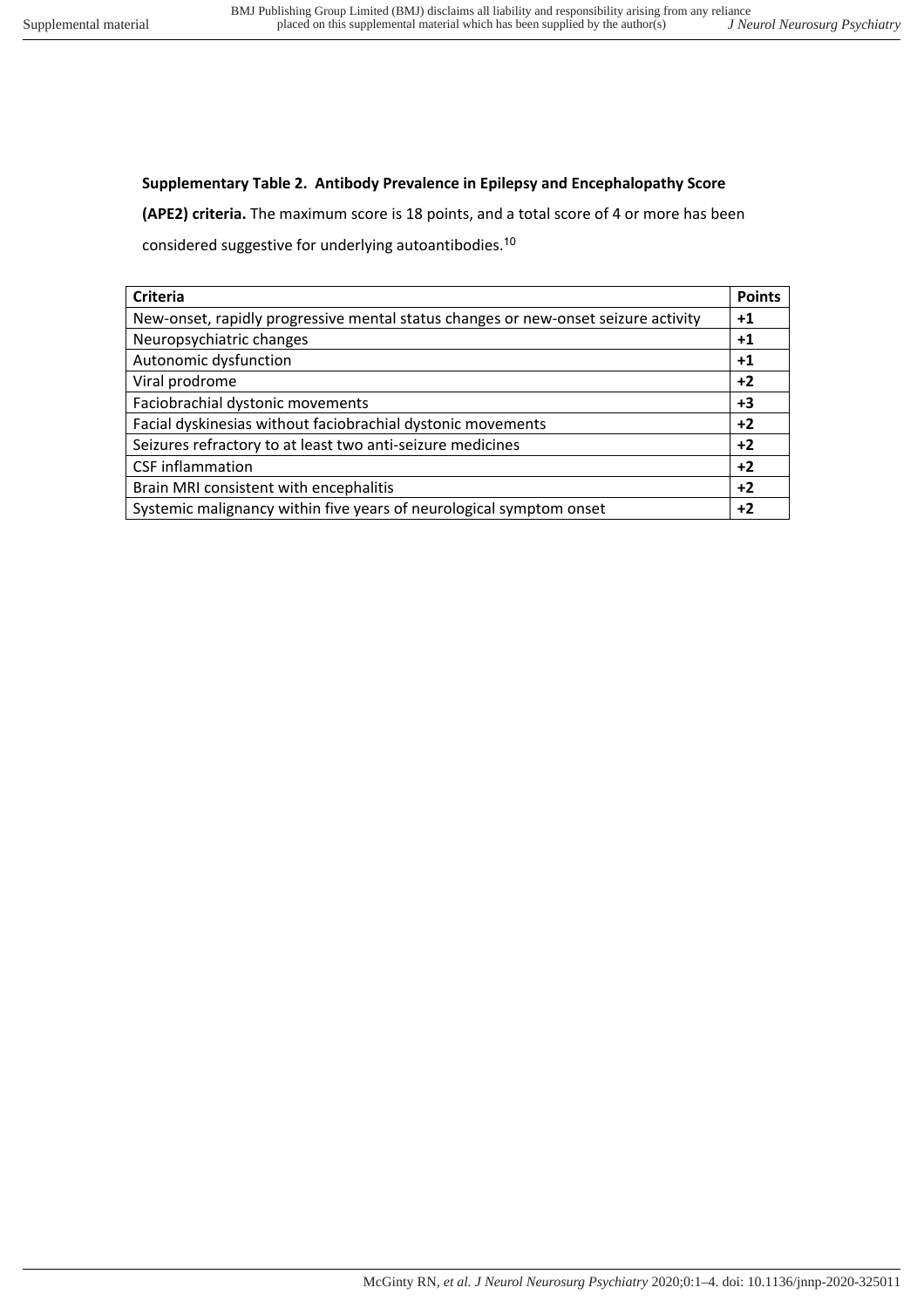**Supplementary Table 3. Autoantibody detection.** Live cell-based assays (CBA) were used to detect NSAbs to leucine-rich glioma inactivated-1 (LGI1), contactin-associated protein-like 2 (CASPR2), contactin-2, dipeptidyl-peptidase-like protein 6 (DPPX), N-methyl-D-aspartate receptor (NMDA-R), α-amino-3-hydroxy-5-methyl-4-isoxazole propionic acid receptor (AMPA-R), γ-aminobutyric acid A receptor (GABAAR), γ-aminobutyric acid B receptor  $(GABA_BR)$  and the glycine receptor. A radioimmunoprecipitation assay (RIPA) was used to detect antibodies to glutamic acid decarboxylase-65 (GAD65). Live neuronal-based assays (NBA) tested for antibody binding to neuronal surface antigens.

| <b>Target antigen</b>       | Assay method |
|-----------------------------|--------------|
| GAD65                       | <b>RIPA</b>  |
| LGI1                        | Live CBA     |
| CASPR <sub>2</sub>          | Live CBA     |
| Contactin-2                 | Live CBA     |
| AMPA-R                      | Live CBA     |
| <b>GABAAR</b>               | Live CBA     |
| <b>GABAR</b>                | Live CBA     |
| Glycine receptor            | Live CBA     |
| NMDA-R                      | Live CBA     |
| Hippocampal neuron          |              |
| surface binding without the | Live NBA     |
| above reactivities          |              |